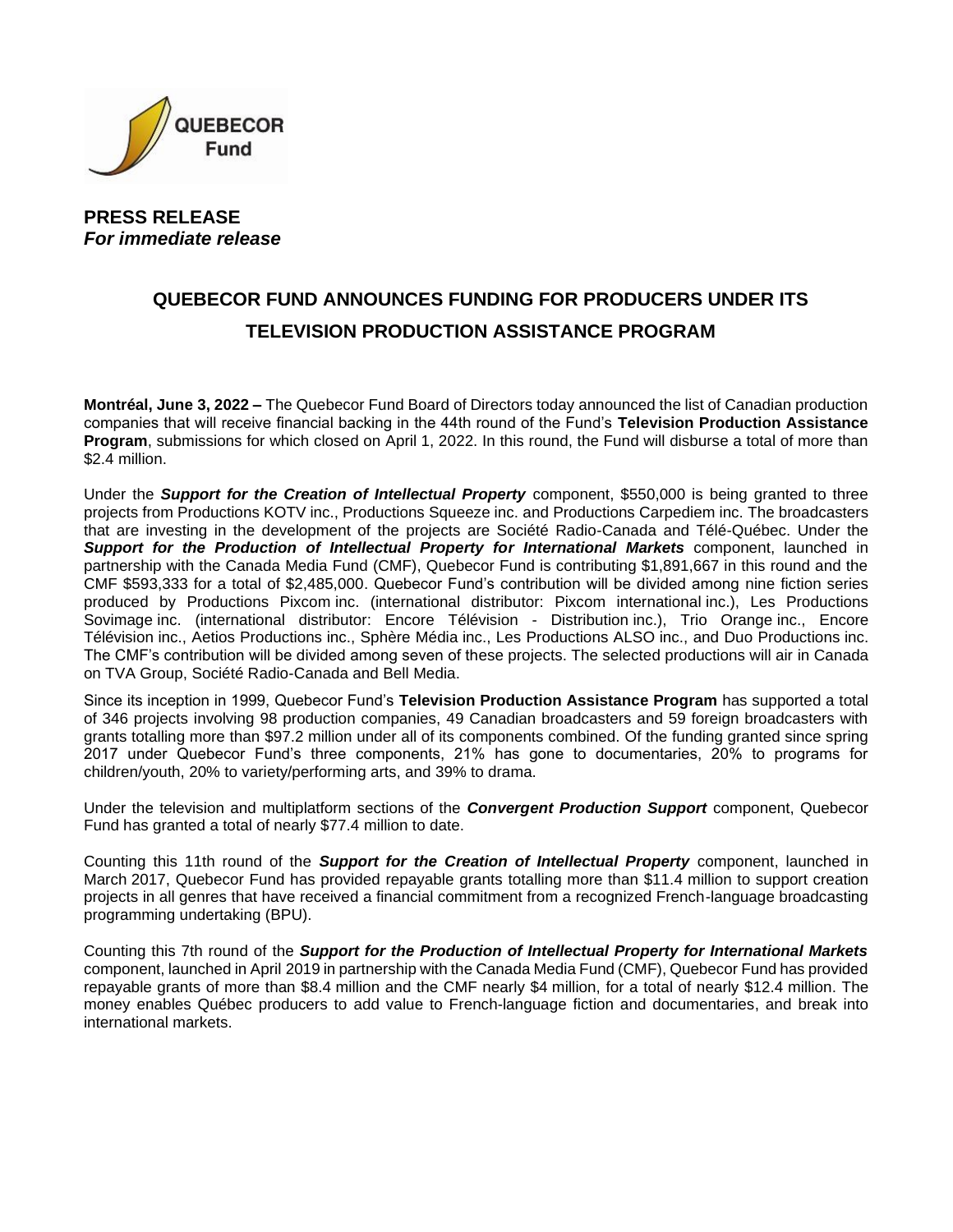#### **PRODUCTION PROJECTS FUNDED UNDER THE TELEVISION PRODUCTION ASSISTANCE PROGRAM**

# **SUPPORT FOR THE PRODUCTION OF INTELLECTUAL PROPERTY FOR INTERNATIONAL MARKETS COMPONENT:**

# **FICTION SERIES**

## *Les Affluents*

- **Pixcom Productions inc.**
	- *-* International distributor: **Pixcom international inc.**
	- Canadian broadcaster: TVA Group
	- Partnership with the CMF

When her neighbour, a Mexican refugee living in Canada, is murdered, young lawyer Sarah Delean investigates and finds herself in over her head when she uncovers a web of intrigue involving ecoterrorists and a powerful mining company.

# *L'Empereur*

- **Les Productions Sovimage inc.** 
	- International distributor: **Encore Télévision - Distribution inc.**
	- *-* Canadian broadcaster: Bell Media
	- Partnership with the CMF

In 2005, after a booze-soaked office party, Christian drives Manuela home and things get out of hand. Despite the regrettable incident, they continue working together. Then, in 2015, a woman files a police complaint alleging Christian had raped her. Another woman comes forward, and then several more. Christian is a powerful man with a wife and children; the accusations are hushed up. Christian is still on top of the world, but for how much longer?

#### *Last Summers of the Raspberries (Le Temps des framboises)–* **season 2**

#### • **Trio Orange inc.**

- Canadian broadcaster: TVA Group
- Partnership with the CMF

Season 2 of *Last Summers of the Raspberries* will continue to explore the powerful universal themes of season 1 with the authenticity, humanity and insight that is the trademark of screenwriters Florence Longpré and Suzie Bouchard, and director Philippe Falardeau.

#### *La Candidate*

- **Encore Télévision inc.**
	- Canadian broadcaster: Société Radio-Canada
	- Partnership with the CMF

Struggling single mom Alix is asked to be a token candidate for a third party. All she has to do is put her face on posters in a riding she has no chance of winning so the party can run a full slate of candidates. She agrees without giving it much thought. Little does Alix suspect that what she thought was a trifling favour would change her life.

#### *Aller simple –* **season 2**

#### • **Sphère Média inc.**

- *-* Canadian broadcaster: Bell Media
- Partnership with the CMF

How far will a group of lifelong friends go to protect one of their own? And what happens when things don't work out as planned?